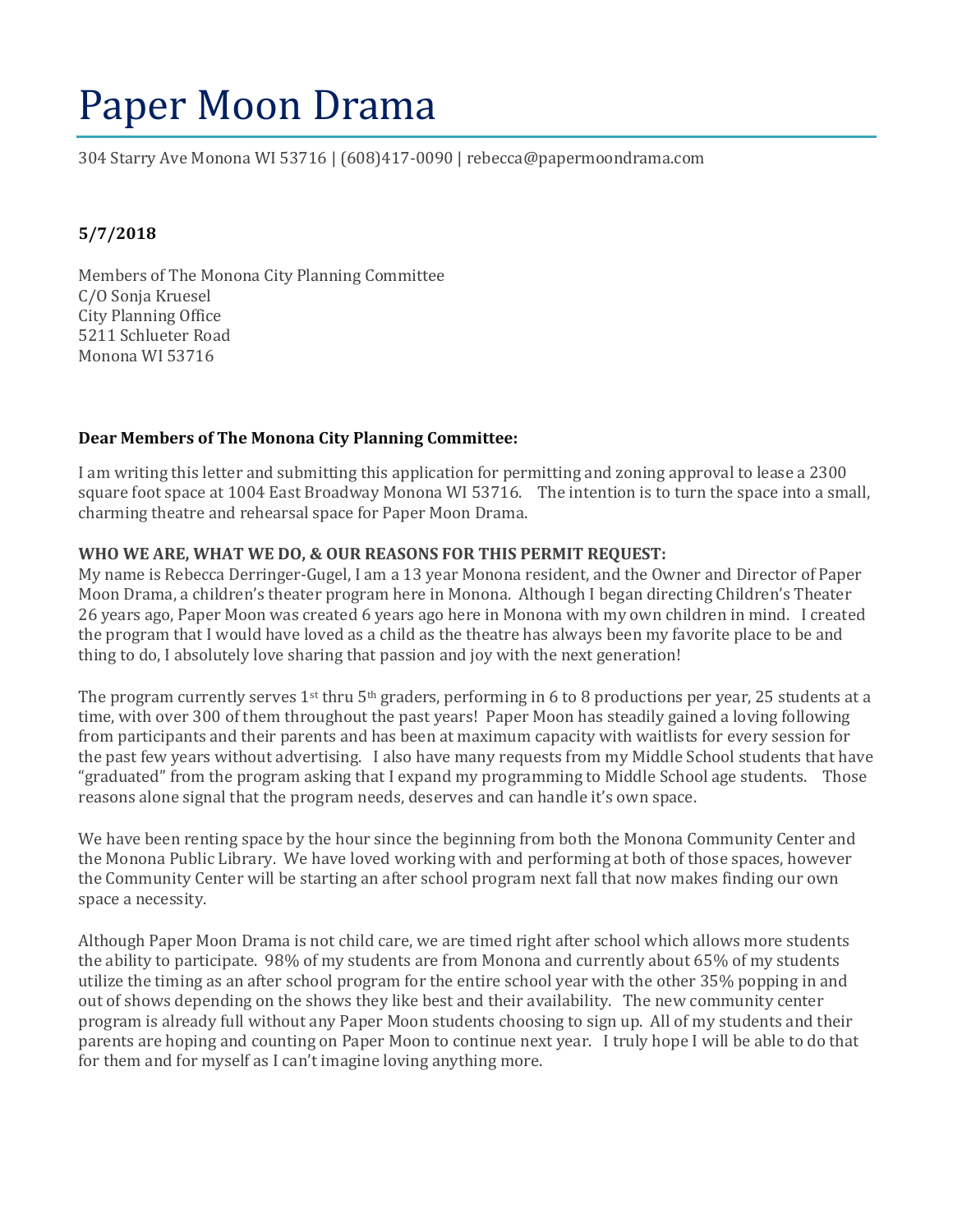# **PROPOSED MODIFICATIONS TO THE INTERIOR SPACE:**

I have search and identified the space at 1004 E Broadway in Monona as the most appropriate and compatible space that could meet our needs. The plan is to divide the space into 2 sections  $2/3^{rds}$  will be a small theater/ performance space. It would be designed very similar to the Monona Public Library Forum room theatre in size which the children are accustomed to performing within. It would retain a similar quaint and non-intimidating performance environment for them. The other  $1/3^{rd}$  of the space will be a separate rehearsal area allowing for more than 1 group to rehearse at the same time.

We are hoping to build within the space over the summer to allow us to be ready by or before the new school year begins on September 1st .

The intended modifications to the current space are as follows:

- 1. There will be no modifications to the existing exterior space. All permitting already in place by the property owner remains as is.
- 2. The addition of one 48 foot and two 25 foot soundproof divider walls.
- 3. The addition of 2 interior doors, 1 backstage door and 1 Main Theater entrance door. Along with 3 stage entrance openings/doorways for the actors.
- 4. The addition of a 25ft long x 13ft deep x 24in high small stage.
- 5. The addition of 5 to 6 platform steps for seating. Each step 25ft long x 31in deep x 8in high
- 6. The addition of a water/drinking fountain.
- 7. The potential addition of a utility sink (If desired or required)
- 8. The addition of cabinets in the existing office for storage of program materials.
- 9. The addition of built in storage shelves for costumes backstage.
- 10. The addition of a doorbell and safe one way locking mechanism to provide for the safety of the students during rehearsal time.
- 11. The removal of existing retail dressing rooms & wall coverings left by a previous tenant.
- 12. The change in flooring material on the stage and in the rehearsal space to allow for better movement with choreography.
- 13. The potential removal of the current "office" in the space to allow more light and more room in the rehearsal space.
- 14. Signage will be appropriate comprehensive and matching neighboring exterior building signage to be requested in another permit at a later date.
- 15. Interior buildouts described above will be covered more in depth within building permits to be requested once zoning and approval for the use of space are given a green light.

# **DELIVERIES & TRASH:**

There are no bulk deliveries anticipated. Trash would be general snack wrappers & papers from the students and not outside of the capacity for the currently provided dumpster located in the back of the building.

# **ZONING PERMIT CHECKLIST:**

All additional zoning permit checklist information should already be in place with the City of Monona for the existing building structure as provided by the property owner. No changes will be made to the existing structure and plans. This includes: Site Plan, Storm water Management, Exterior Building Plans, Landscaping Plans, & Exterior Lighting Plans. Exterior Signage will be applied for at a later date as previously noted.

# **PROPOSED HOURS OF OPERATION, NUMBER OF EMPLOYEES, NUMBER OF ANTICIPATED VISITORS:**

Although our current program model focuses on the after school hours, there are several times of day that we are considering adding programing beyond that. We would like the ability to create programming, teach classes, run rehearsals and perform our shows anytime between the hours of 8:00am and 10:00pm. The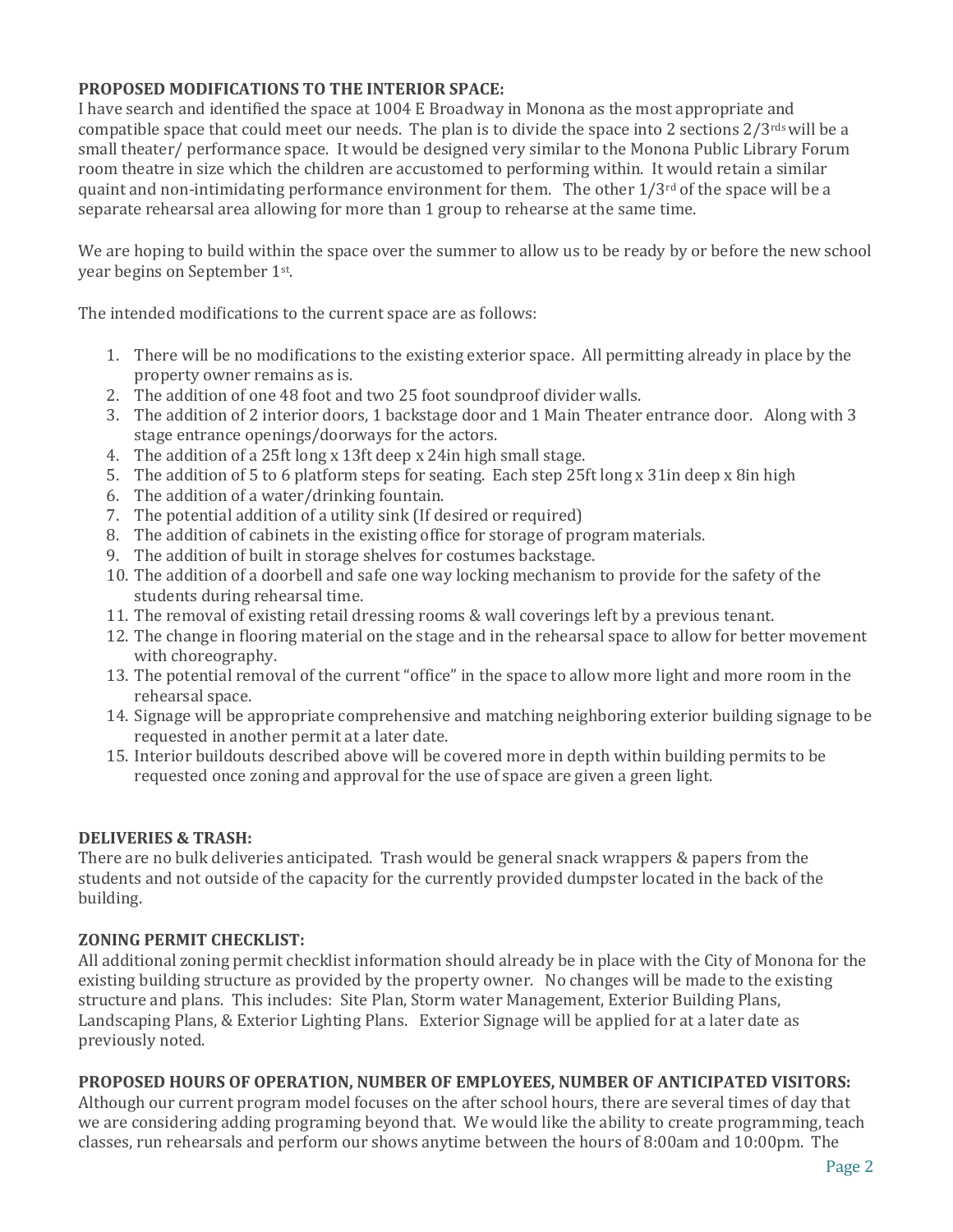doors would unlock at 8:00am and lock at 10:00pm, though staff may need to arrive early to set up or stay late to clean up the facility. I do not anticipate full days of 8 to 10pm programming, most days would be 10am – 6:15pm however, we want the flexibility to put our programming and performances where the demand, availability, and the interest of our participants are both during the school year and during school breaks.

- A. AFTER SCHOOL A: MON-FRI Max Students: 25 Drop off by school bus: 2:50pm Additional Student Drop off by parents: 3:15-3:30pm Pick up by Parents: 5:30-5:45pm
- B. AFTER SCHOOL B: MON-FRI Max Students: 25 Drop Off by School Bus: 3:50pm Additional Drop off by Parents: 3:45-4:00pm Pick Up By Parents: 6:00-6:15pm
- C. PERFORMANCE DATES: SATURDAYS every 4 to 6 weeks at 2:00pm Participant Drop Off & Parent Volunteer Arrival (25 students): 12:00pm Audience Arrival: 1:30-2:00pm Audience Departure: 3:45-4:30pm Participant & Volunteer Departure: 4:30-5:00pm
- D. POTENTIAL ADDED PERFORMANCE DATES/TIMES: FRIDAY & SATURDAY EVENINGS: every 4 to 6 weeks at 6:00pm or 7:00PM Participant & Parent Volunteer Drop Arrival (25 students): 5:00pm Audience Arrival: 6:30-7:00pm Audience Departure: 8:30-9:00pm Participant & Volunteer Departure: 8:30-9:30pm SUNDAYS: every 4 to 6 weeks at 2:00pm Participant & Parent Volunteer Drop Off/Arrival (25 students): 12:00pm Audience Arrival: 1:30-2:00pm Audience Departure: 3:45-4:30pm Student & Volunteer Departure: 4:30-5:00pm
- E. POTENTIAL DAYTIME PROGRAMMING: MON-FRI Max Students: 25 per program Home School, Pre School, Senior Potentially 2 classes at once Arrival Time could take place anytime between 8:00am and 1:30pm for 1 to 2 hours in length during the school year. Dependent upon interest from students and availability of directors and teachers. (Drop off/ Pick up Before and After the programs)
- F. EVENING HIGH SCHOOL &/OR ADULT PROGRAMMING: MON-FRI Max Students: 25 6:00pm-8:00pm

The difference with these groups is that they would be driving themselves and parking for the duration vs. the drop off and pick up nature of all of the other groups. Limiting the number of participants to one session of 20-25 at this hour should allow for ample parking.

As many of our students are dropped off by school buses and picked up by their parents, please note that this location would be an approved drop off location by Nelson school bus company for both Winnequah Elementary and GDS Middle school. Nelson bus company has already confirmed that they will accept both the full year students as well as those doing just one session at a time.

# **NUMBER OF ANTICIPATED VISITORS PER DAY :**

The space will allow 2 programs to run at one time. There will never be more than 50 students in the space at once with a maximum of 25 students per teacher/director. Along with the directors, we often get volunteer helpers from Monona Grove High School, generally only 1 or 2 at a time to help the children practice their lines. That is a maximum total of 54 people in the space at one time on all days with the exception being show dates.

The theatre will seat 88-95 audience members as well as provide 25 added floor spaces for small children to sit, for a max total of 120 seats. Our shows are generally invite only. Each of our 20-25 players brings about 4 people with most of them arriving as a family with 2-4 in one car. If parking on show dates becomes an issue, we can start doing more than 1 performance and limit tickets to the number deemed acceptable by the city for each show thereby breaking up our audiences into 2 groups if needed.

The maximum daily visitor expectation if we fill every session to capacity and get all proposed sessions up and running throughout the day would be 130 people at various times throughout the day. The show dates would be every 4 to 6 weeks and would have a maximum capacity of 120 audience members, max 25 performers and 2 staff members for a max total of 147 the majority being families, riding together.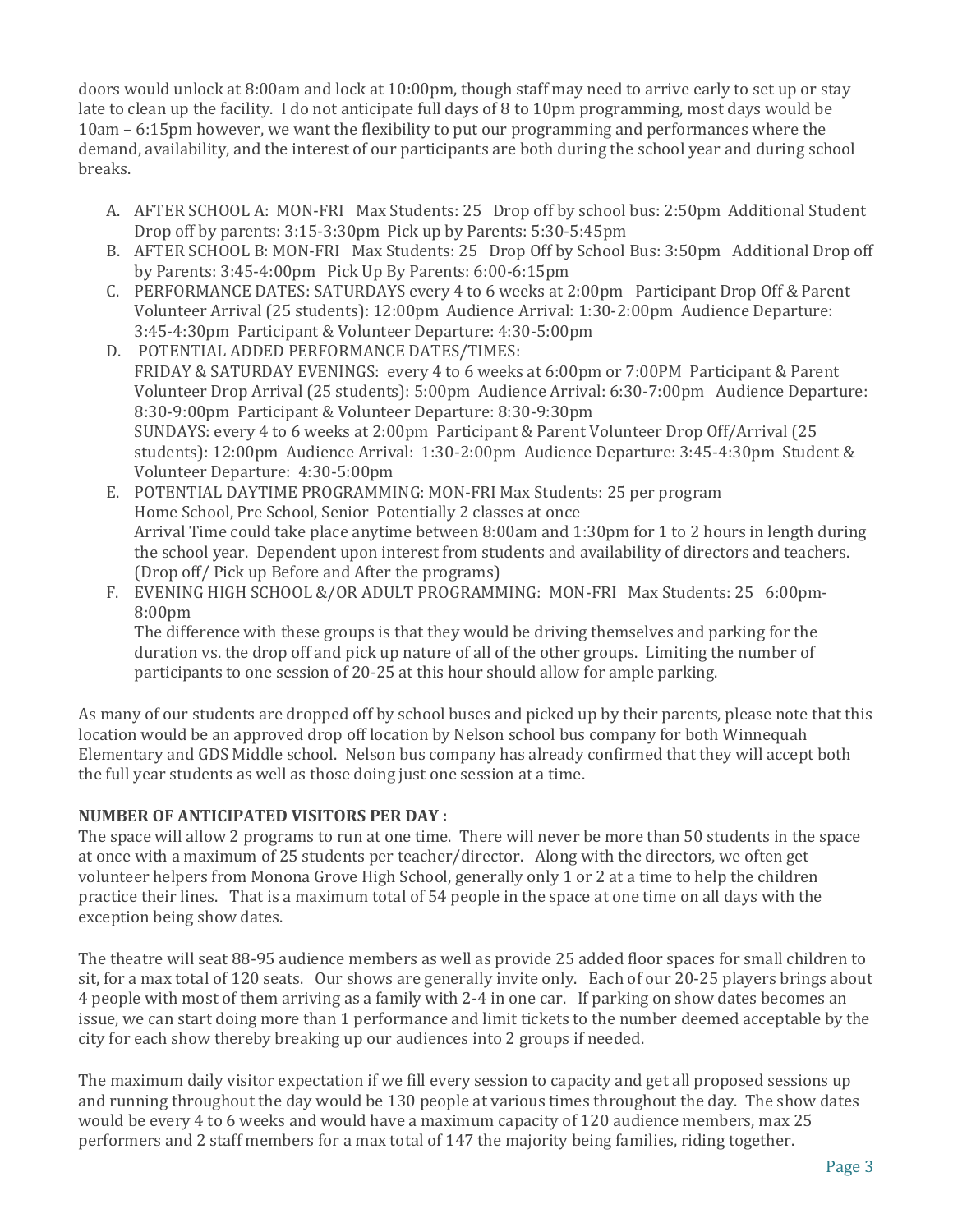## **NUMBER OF EMPLOYEES:**

It is my intention to grow the program by hiring a few other qualified and talented teachers/directors to take on some of the other sessions. I will be hiring either 1 full time employee and 1 part time employee or 3 part time employees to work within the space in addition to myself for a total of 3-4 staff members.

# **PARKING:**

Assigned Parking in FRONT of the building: 1 Handicap stall & 3 general stalls Additional Spaces available: 8 general stalls Additional Front Parking After business hours (M-TH after 6:00pm/ Fr after 5:00pm/ Sat & Sun) from 1006 E Broadway Allstate Insurance Next door : 1 Handicap stall & 5 general stalls Additional General Parking in the BACK of the building: 20 General stalls Total Available Parking M-T : 8:30 – 6:00 & Fri: 8:30-5:00pm = 31 General & 1 Handicap stall Total Available Parking M-Th after 6:00pm, Fridays after 5:00pm, and all Saturdays and Sundays = 36 general and 2 Handicap stalls **NEIGHBORING BUSINESSES AND THEIR HOURS OF OPERATION: UW Health – Yahara Clinic** 1050 E Broadway Monona WI 53716 (608) 222-8779

M-F 8:00am – 5:00pm Sat & Sun Closed \*A Request has been placed for Parking Lot Use Agreement during their Non-business hours **Tower Inn Bar & Grill** 1008 E Broadway Monona WI 53716 (608) 222-7855 M-Th 11:00am – 1:00am Fri & Sat 11:00am – 2:30am Sun Closed **All State Insurance- Jim Felts** 1006 E Broadway Monona WI 53716 (608) 234-4300 M-Th 8:30am – 6:00pm Fri 8:30am – 5:00pm Sat & Sun Closed Proposed Location **Paper Moon Drama** 1004 E Broadway Monona WI 53716 (608) 417-0090 M-F 8:00am – 10:00pm Sat 12:00pm- 10:00pm Sun 12- 6:00pm **Laundry Center Laundromat** 1002 E Broadway Monona WI 53716 (608) 222-3744 M-Sun 5:00am – 10:00pm **Broadway Car Wash** 1002 E Broadway Monona WI 53716 (608) 222-3744 M-Sun 5:am – 10:00pm

Leasing a commercial space and applying for any sort of zoning permit is all new to me as a children's theatre director. This is a very exciting, inspiring yet slightly unnerving process. I hope that I have given the information that is needed by the committee to make this decision. As I am a novice to this procedure, please do let me know if there is anything else that you need or would like to see from me. I hope that you will consider approving our permit helping our whimsical program to grow into something even more wonderful and to share it's magic with every child that hopes to find it.

I thank you all for your time and consideration,

Sincerely,

Rebecca

Rebecca Derringer-Gugel Owner/Director Paper Moon Drama (608)417-0090 [rebecca@papermoondrama.com](mailto:rebecca@papermoondrama.com) [www.papermoondrama.com](http://www.papermoondrama.com/)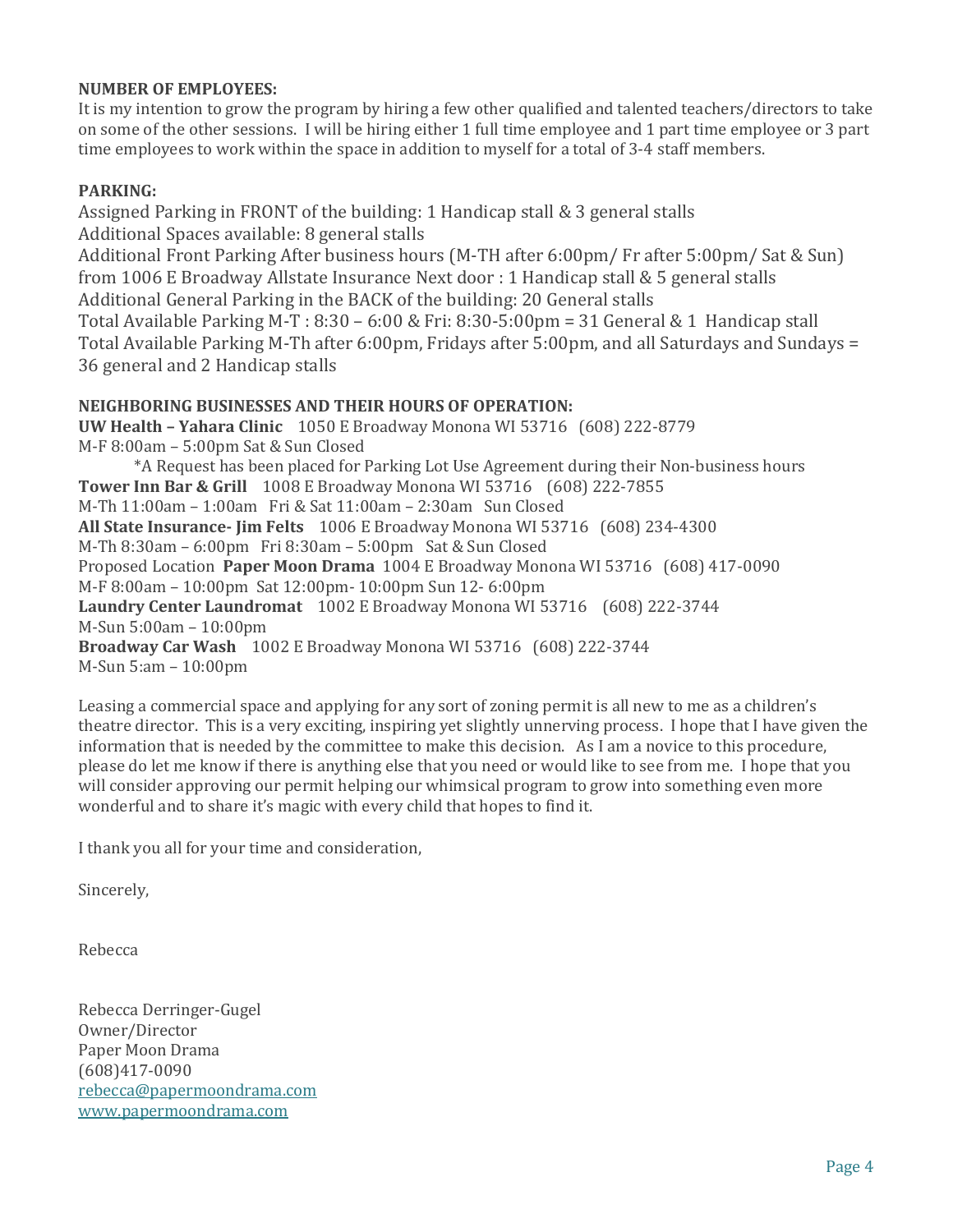

2300 sq ft Interior Space to be Leased by Paper Moon Drama (Children's Theatre Program)



Assigned Parking in FRONT of the building: 1 Handicap stall & 3 general stalls Additional Spaces available: 8 general stalls

Additional Front Parking After business hours (M-TH 8:30-6:00pm/ Fr 8:30-5:00pm/ Closed Sat & Sun) from 1006 E Broadway Allstate Insurance Next door : 1 Handicap stall & 5 general stalls



Additional General Parking in the BACK of the building: 20 General stalls

Total Available Parking M-T : 8:30 – 6:00 & Fri: 8:30-5:00pm = 31 General & 1 Handicap stall Total Available Parking M-Th after 6:00pm, Fridays after 5:00pm, and all Saturdays and Sundays = 36 general and 2 Handicap stalls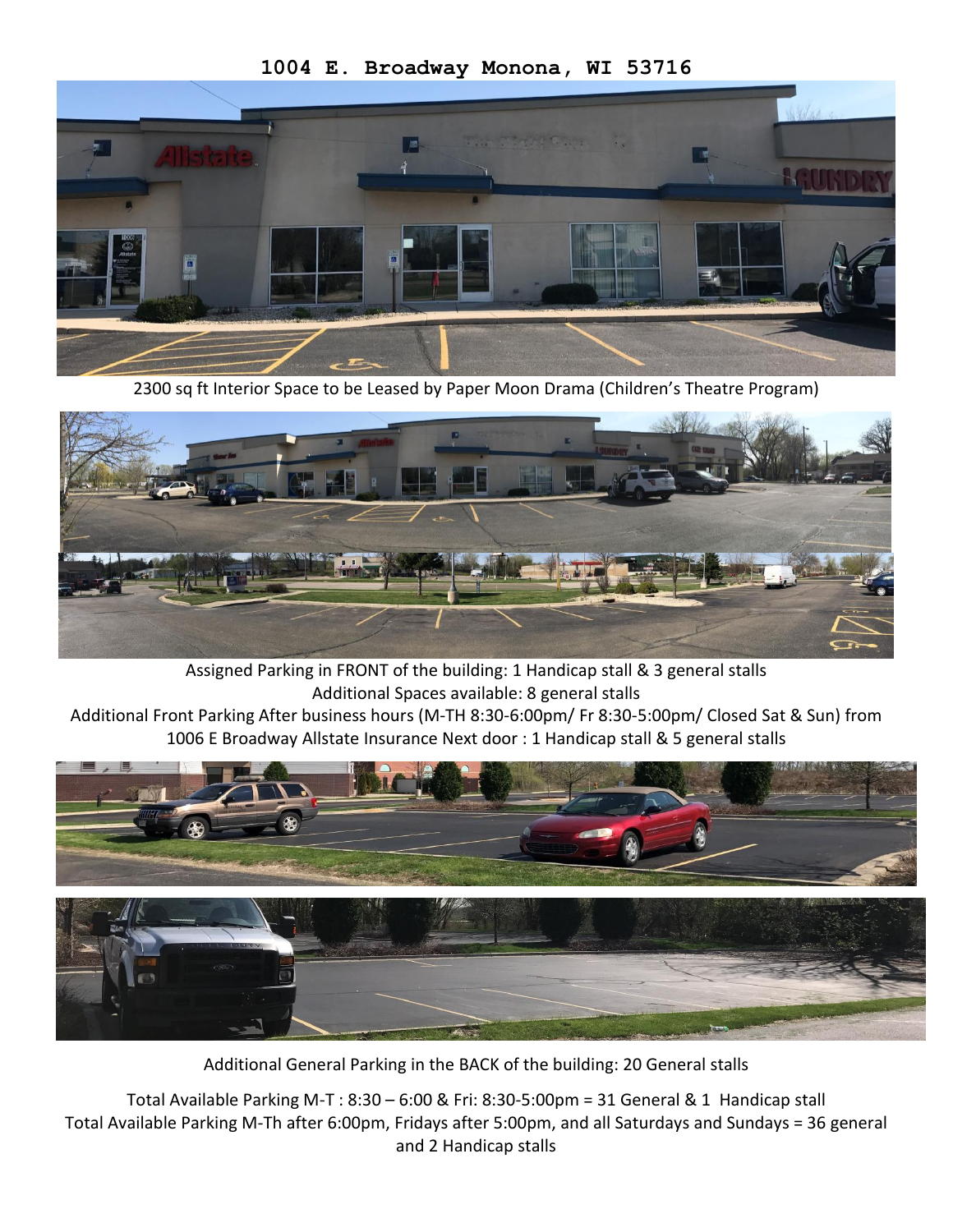Dear Monona Zoning Committee and City Council Members:

I am writing in support of Rebecca Derringer-Gugel's application to your committees to obtain permits for Paper Moon Drama. This is a business that would make an invaluable contribution to the children and families in our community, enriching their lives, teaching critical life skills, and leaving an indelible mark on all fortunate enough to join the Paper Moon family.

I am a parent of a daughter who was bitten by the Paper Moon Drama bug in 2nd grade. She joined nearly every production thereafter for the next four years. When she aged out of the program, she continued volunteering her time to help with rehearsals to hold onto her place in a creative world she still dearly loves. I am certain that when our daughter reflects upon her childhood in Monona, her memories of Paper Moon Drama will forever be some of the sweetest and most vivid.

Paper Moon Drama played a significant role in our daughter's development. We strongly believe that, as a result of her experience as a regular cast member for four years, she developed important life skills that have helped her academically and socially. Confidence, public speaking, problem solving, collaborative teamwork, time management skills — the list of benefits to our daughter go far beyond the culture and creativity that enhanced her life and drew her to Paper Moon Drama in the first place. While she was immersed in the joy and whimsy of theatre and storytelling, she was also learning fundamental lifelong skills.

My support is not only from the perspective of a parent, but as someone who also has a degree in theatre arts and worked professionally with and for children for 15 years. I was a producer for two nationally syndicated children's programs on PBS, and I was an author and editor for American Girl for 5 years. I am deeply committed to that which improves the lives of children, empowers them in a disempowering world, gives them the resources to realize their potential, and illuminates the creative well and light within. Paper Moon Drama achieves these goals.

Please approve Rebecca Derringer-Gugel's permit applications, and welcome Paper Moon Drama into the Monona business community. Her work will immeasurably enrich the lives of children of Monona, as well as draw other families to our community, as the circle of Paper Moon Drama's inspiration widens. It is with a grateful heart that I express this support and a well of hope that Rebecca Derringer-Gugel's work can reach more children and share with them the gifts she gave our daughter.

Thank you for your time and consideration.

Sincerely,

Elizabeth Weum 612 West Dean Avenue Monona, WI 53716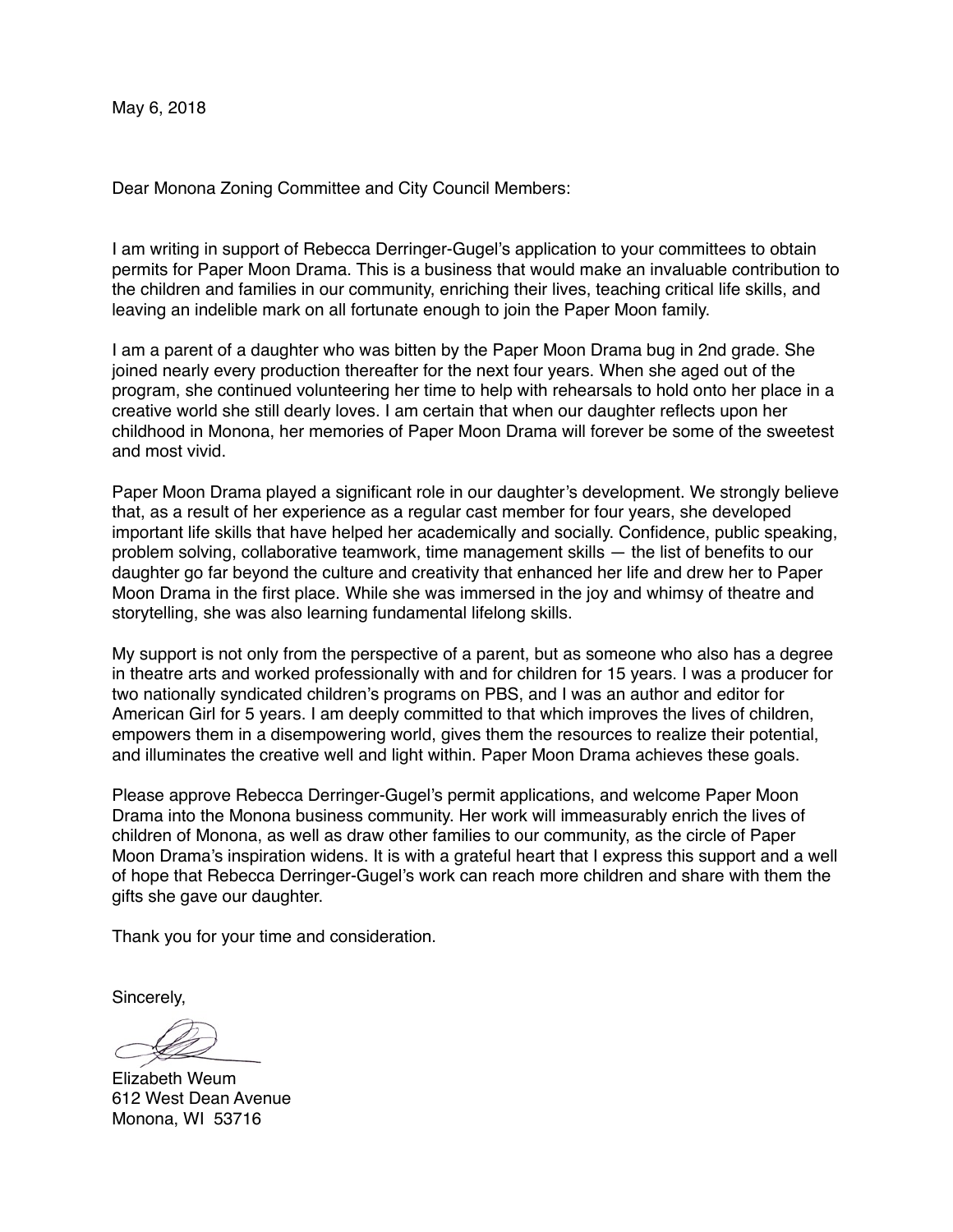#### **Paper Moon Drama Letters and Notes of Support and Recommendation:**

"Paper Moon Drama has been a key reason my daughter has overcome social anxiety, reduced fear of imperfection and gained confidence to do whatever she puts her mind to. Rebecca's seemingly simple idea of after school theater for kids is really a community of loving support and a hub for life lessons these kids will always have with them. I never could have imagined how much joy and strength Paper Moon would provide for my daughter. We are so grateful to have this in our lives."

Tina Bensman [tinabensman@gmail.com](mailto:tinabensman@gmail.com)

"Paper Moon drama is an amazing program that has taught our daughter so many necessary life skills. Aside from learning how to act on stage, she has built confidence in her ability to speak publicly and in front of an audience. She's made some great friends, has learned how to face rejection and built up her own confidence and creativity through the program. It's a great after school program, a true one-of-a-kind in Monona, where quality after school programs are very much needed and equally as hard to get into. We are grateful to have an opportunity to be a part of such a fun, lively, and growing program that has given our daughter an opportunity she would never have had otherwise."

Thanks! Amy Erato [amyerato@gmail.com](mailto:amyerato@gmail.com)

To Whom It May Concern:

The PaperMoon Drama is a fantastic after school program that is enjoyed by a variety of school age children.

My daughter transferred from Madison to the Monona School District this year in 5th grade. This program helped her develop strong friendships that have extended beyond the classroom. She absolutely loves the program and Rebecca herself. PaperMoon has also given my husband and I opportunities to get to know other parents (which has been extremely helpful since we are new to the district).

Rebecca is amazing with the kids. She is kind and encouraging. It would be great to see her build her opportunity to influence more people in the community.

Respectfully,

Nicole White [Nlwhite2014@gmail.com](mailto:Nlwhite2014@gmail.com)

"Paper Moon has been a great program for both my kids. They have had a lot of fun being in plays and developing their confidence, creativity, teamwork, and performance skills. It is also a terrific, engaging option for families who need after school programming. I really hope Paper Moon can continue to thrive and serve more kids in Monona!"

Kari Dickinson

[kadickinson@gmail.com](mailto:kadickinson@gmail.com)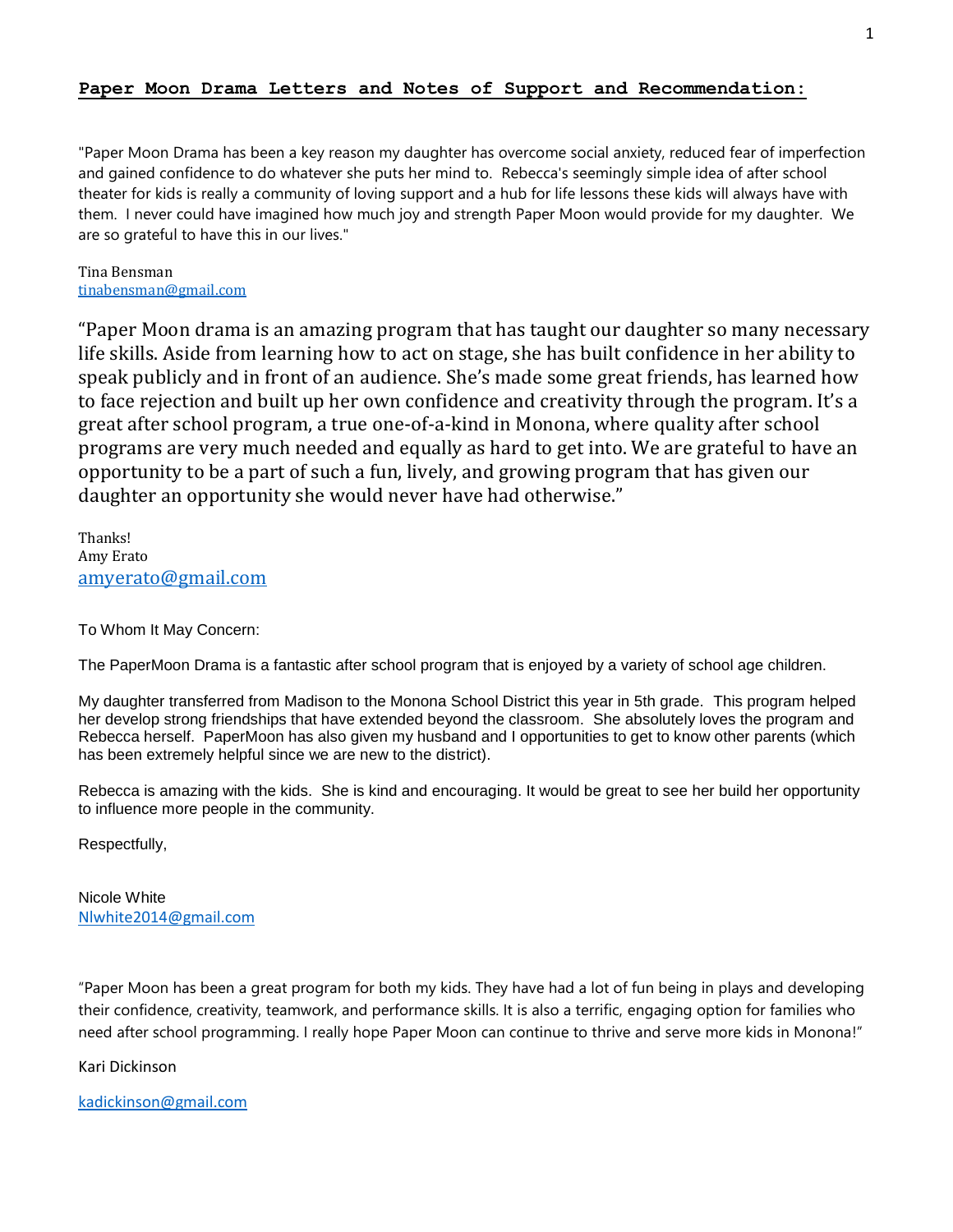To Whom It May Concern,

Paper Moon Drama has been a such a wonderful experience for our family! As I look back on the 9 or so productions my daughter has been a part of, I am so grateful that a program like this exists in Monona. It has helped our daughter develop friendships , improve her reading, and gain confidence in herself. It has helped us to reach out and foster friendships with other parents in Monona as we participate in set painting and other preparations for each play.

I always am so grateful to allow my daughter time with Rebecca Derringer, who is such a spectacular role model for the kids not only as an actress, but as a human being. She is a gem in the community, a real shining light that draws the best out of the kids in her program. Her success heretofore is based on an inner love for acting and theater that flows out in her program and ignites the hearts and minds of its participants. We are truly blessed to have her in Monona.

The practical need for a suitable space for this growing program is real, and it is my hope that the growth of this program will continue as a suitable space is found!

Deb Scalissi 504 W. Dean Ave. Monona

#### To Whom It May Concern:

Our daughter, Emma, started with Paper Moon 6 years ago when it began. In the beginning, we thought it looked like a convenient and fun place for her to go right after school, but we learned quickly that it was more than that! Rebecca, the director, is *amazing* and taught my daughter so much, from perseverance, to speaking in front of a crowd, and all the while having fun! As my daughter got older, she learned to help the younger kids and to grow in her leadership skills.

We love everything about Paper Moon and are not surprised it has grown into the program that it is today. Our hope is that it can continue to grow and expand so that more kids can have the amazing experience that our daughter has. Emma wants to continue with Paper Moon, so we whole heartily ask that you would kindly grant them permission to open a theatre and program space on Broadway Rd in Monona!

Thank you for your consideration!

David and Tina Lippiatt [lippiatts@yahoo.com](mailto:lippiatts@yahoo.com)

I was in second grade when Paper Moon Drama started. I saw the flyer and instantly begged my parents to let me join. As soon as we started, me and my friends were in awe of the director, Rebecca. She was amazing! After we did our first production, I knew I was in love with the program and that I would be joining the next ones! I have done about 30 plays since then and have enjoyed every one of them. I've learned many valuable lessons along with how to speak in front of a audience, act, and interact with new people.

I am in Middle School now and would love to continue doing Paper Moon Drama! When Rebecca said there was a possibility of it growing and expanding to have a place on "Broadway" Road, I was so excited!! When I think of Paper Moon Drama I think of a whole different world where I get to pretend to be a different person and entertain other people at the same time. Every time that I have done a play, multiple people would come up after and applaud the whole cast on being so good for just being in elementary and middle school! Paper Moon Drama truly is an amazing program and every kid should have the chance to be able to join, I would love to see them expand in Monona!!

Sincerely,

Emma Lippiatt 7th grade Years in Paper Moon Drama: 6 and hopefully more!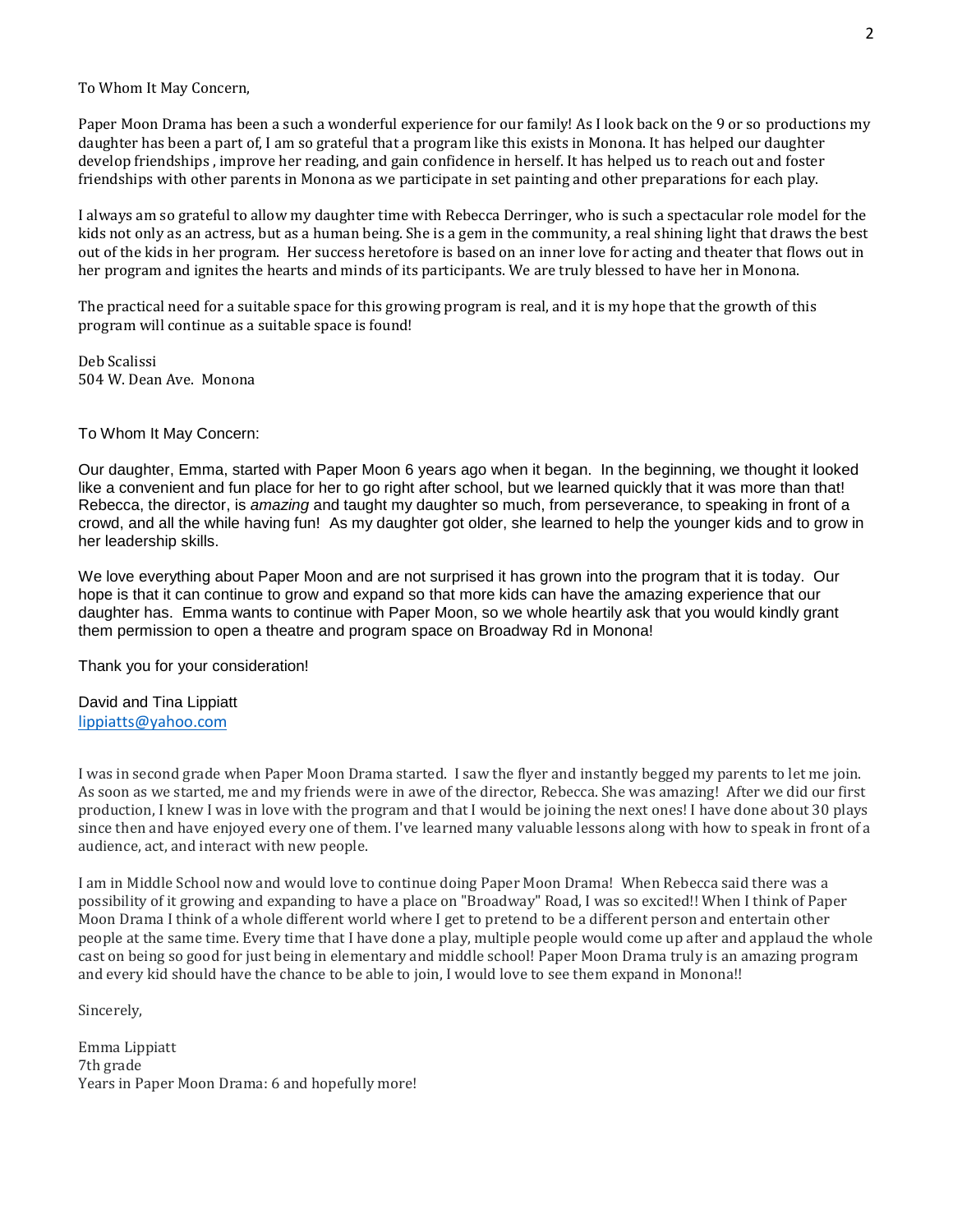My fifth grader, Eva, has been performing with Paper Moon Drama since the beginning of third grade. Eva has gained so many positive things since joining the group. She has made many good friends in several different grades. It's been nice to see her become of sort a "big sister" to various younger students during the course of several plays. Eva has also gained a lot of self confidence by getting up in front of audiences and performing. She's gained an impressive ability to memorize some really long and complex parts. She has also been able to hone her sense of humor and ability to laugh at herself. She's really enjoyed being part of Paper Moon Drama through her elementary school years and is excited by the idea that she can also continue to take part in the program as she heads into middle school next year. It's been a great program!

Kristen Phillips [klphillips@gmail.com](mailto:klphillips@gmail.com)

"We are so happy we were able to have our sons involved with Paper Moon Drama. Both our kids learned so much and really came out of their shells. It was amazing to see my shy boys blossom into different characters on stage and to see that confidence transfer into their daily lives as well." -Peggy Small, Monona Resident

PaperMoon has meant a great deal to our son and our family as a whole. It has given our son a fantastic outlet for his creative energy, and allowed him to find a passion for theatric and musical arts. On top of that, PaperMoon has helped him build friendships, social skills, and teamwork abilities that will help him in in many avenues of life. Our family has really enjoyed watching our son grow and expand his abilities through this program.

#### Zach Goeppinger

Our son and daughter have been involved with Paper Moon Drama for the last 3 years, and it has been a fantastic experience. They have learned so much during that time, and have grown both socially and in their acting ability during that time. Perhaps most importantly, they have had fun! It is such a great way to spend time with friends, learn about theatre, and learn how to be part of a production, during the after school hours! We strongly support Paper Moon Drama and its continued development for the youth of the community!

Sincerely, Peter

Peter C. Osman, Partner *Attorney and Counselor at Law*  BORAKOVE│OSMAN LLC

"I am so grateful for Paper Moon Drama, and have seen my daughter come alive through this program. She has learned acting and performance skills she can use for the rest of her life, but more importantly, she has gained selfconfidence, acceptance of others, and a sense of community."

Jaclyn Lefebvre [lefe0035@umn.edu](mailto:lefe0035@umn.edu)